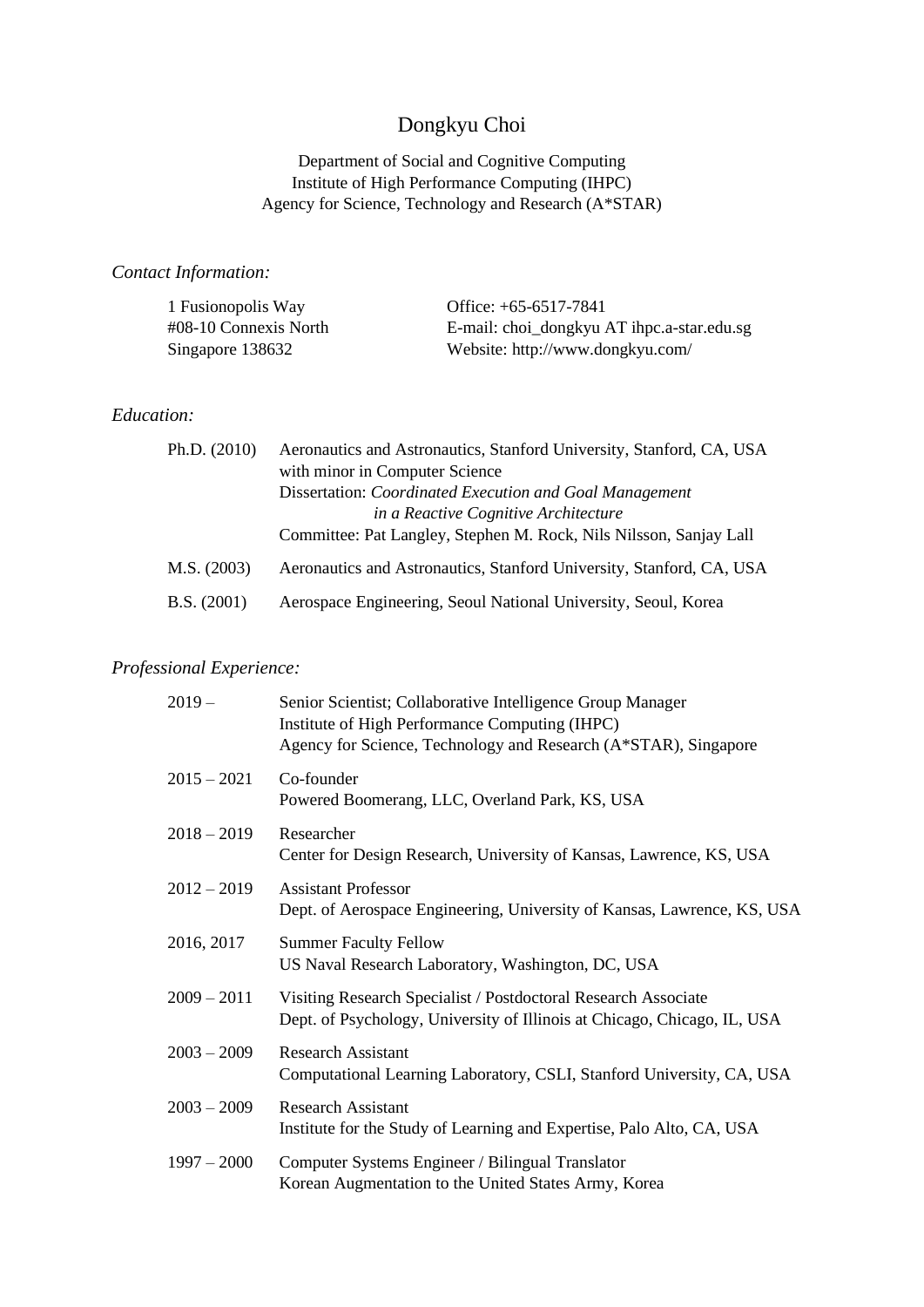# *Research Interests and Project Experience:*

| Focus of Research: | autonomy, symbolic artificial intelligence, cognitive architectures<br>cognitive robotics, human-robot collaboration<br>unmanned aerial systems           |  |
|--------------------|-----------------------------------------------------------------------------------------------------------------------------------------------------------|--|
| $2022 -$           | Cognitive Architecture for Self-Motivated Agents<br>AI3 HTPO Seed Fund, A*STAR [PI; SG\$250,000]                                                          |  |
| $2021 -$           | Self-supervised learning and transfer of robotic manipulation knowledge<br>for smart manufacturing<br>Robotics HTPO Seed Fund, A*STAR [Co-I; SG\$485,700] |  |
| $2020 -$           | K-EMERGE: Knowledge Extraction, Modelling, and Explainable Reasoning<br>for General Expertise<br>AME Programme, A*STAR [Co-lead; SG\$5,997,000]           |  |
| $2019 -$           | Human-Robot Collaborative AI<br>for Advanced Manufacturing and Engineering<br>AME Programme, A*STAR [Co-lead; SG\$21,634,800]                             |  |
| $2017 - 2018$      | Architectures for Elaborate Goal Reasoning<br>US Naval Research Laboratory [PI; US\$70,000]                                                               |  |
| $2012 - 2015$      | Autonomous Discovery of Object Properties:<br>Robots That Create Simple Machines<br>Office of Naval Research [Co-PI; US\$225,000]                         |  |
| $2012 - 2012$      | Robotics Challenge: Cognitive Robot for General Missions<br>Defense Advanced Research Projects Agency [PI; US\$371,503]                                   |  |
| $2009 - 2011$      | Adaptation by Learning from Error in ICARUS<br>Office of Naval Research [researcher; US\$427,187]                                                         |  |
| $2008 - 2010$      | Learning Task Knowledge for Cognitive Robots<br>Korea Institute of Science and Technology [PI; ~US\$85,000]                                               |  |
| $2005 - 2009$      | Transfer Learning in Integrated Cognitive Systems<br>Defense Advanced Research Projects Agency [researcher; US\$12,242,291]                               |  |
| $2003 - 2005$      | New Research Directions in Integrated Cognitive Architectures<br>National Science Foundation [researcher; US\$99,271]                                     |  |

# *Teaching Interests and Experience:*

| Topics of Interest:                | autonomy, cognitive/agent architectures<br>cognitive robotics, unmanned systems |
|------------------------------------|---------------------------------------------------------------------------------|
| <b>Aircraft Dynamics:</b>          | Fall $2014 - 2016$                                                              |
| Introduction to Robotics:          | Spring $2014 - 2018$                                                            |
| <b>Rule-based Control Systems:</b> | Fall 2013 & 2017                                                                |
| Computing for Engineers:           | 11 semesters during $2012 - 2018$                                               |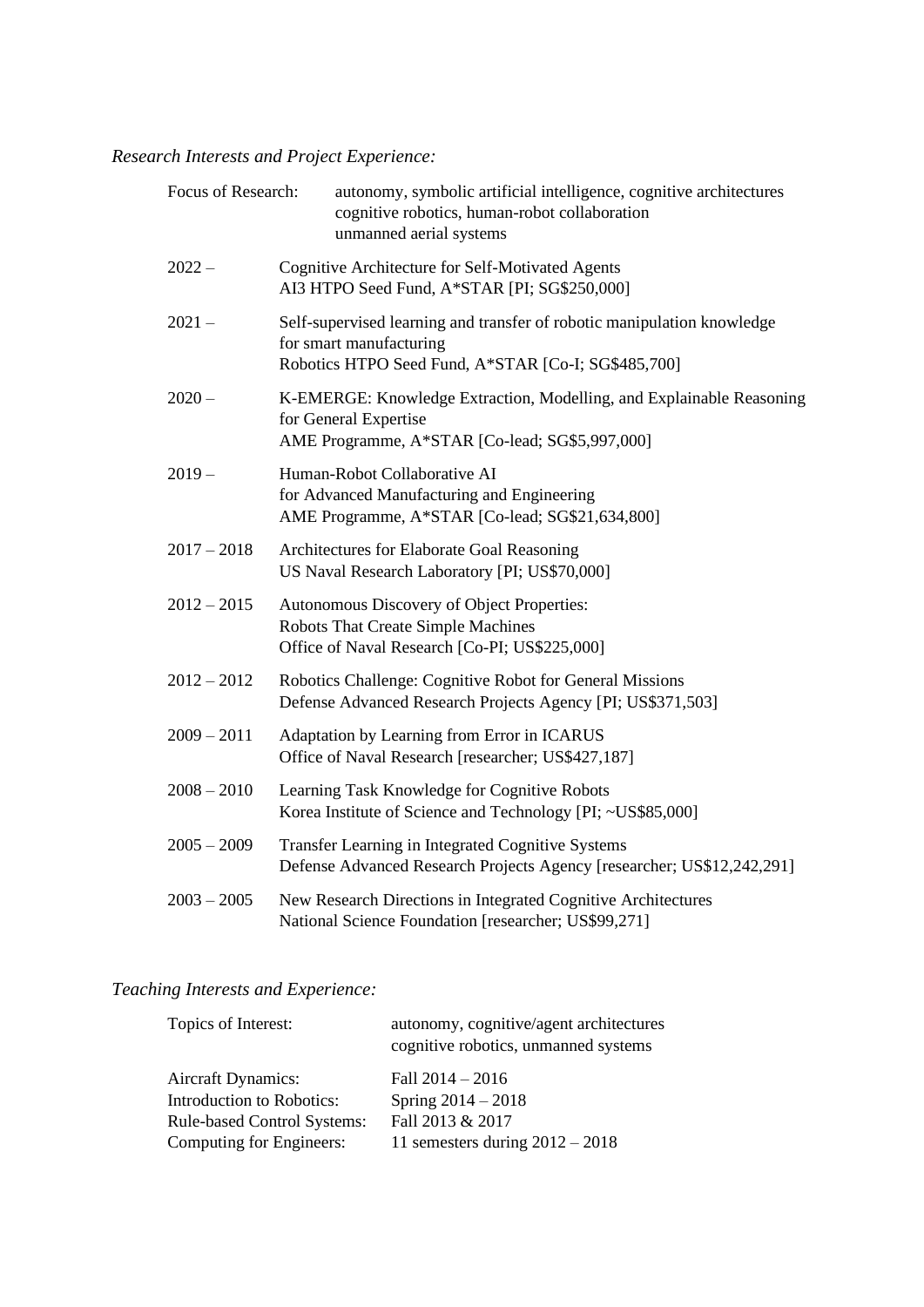#### *Journal Publications:*

Ménager, D. H., Choi, D., & Robins, S. K. (under review). Modeling human memory phenomena in a hybrid event memory system. *Cognitive Systems Research*.

Ménager, D. H., Choi, D., & Robins, S. K. (2021). A hybrid theory of event memory. *Minds and Machines*.

Choi, D., & Langley, P. (2018). Evolution of the ICARUS cognitive architecture. *Cognitive Systems Research*, *48*, 25 – 38.

Xu, W., Choi, D., & Wang, G. (2018). Direct visual-inertial odometry with semi-dense mapping. *Computers & Electrical Engineering*, *67*, 761 – 775.

Kim, E., & Choi, D. (2016). A UWB positioning network enabling unmanned aircraft systems auto land. *Aerospace Science and Technology*, *58*, 418 – 426.

Kim, E., & Choi, D. (2016). Planning of UWB indoor positioning network using binary integer linear programming. *International Journal of Ultra Wideband Communications and Systems*, *3*, 166 – 176.

Kim, E., & Choi, D. (2015). A 3D ad hoc localization system using aerial sensor nodes. *Journal of IEEE – Sensors*, *15*, 3716 – 3723.

Choi, D. (2011). Reactive goal management in a cognitive architecture. *Cognitive Systems Research*, *12*, 293 – 308.

Langley, P., Choi, D., & Rogers, S. (2009). Acquisition of hierarchical reactive skills in a unified cognitive architecture. *Cognitive Systems Research*, *10*, 316 – 332.

Könik, T., O'Rorke, P., Shapiro, D., Choi, D., Nejati, N., & Langley, P. (2009). Skill transfer through goal-driven representation mapping. *Cognitive Systems Research*, *10*, 270 – 285.

Langley, P., & Choi, D. (2006). Learning recursive control programs from problem solving. *Journal of Machine Learning Research*, *7*, 493 – 518.

#### *Recent Conference / Symposium Papers:*

Choi, D., Shi, W., Liang, Y. S., Yeo, K. H., Kim, J. (2021). Controlling industrial robots with high-level verbal commands. In *Proceedings of the Thirteenth International Conference on Social Robotics*.

Liang, Y. S., Zhang, C., Choi, D., Kwok, K. (2021). Improving object permanence using action annotations and reasoning. In *Proceedings of the IEEE/RSJ International Conference on Intelligent Robots and Systems*.

Huang, Z., Zhu, H., Sun, Y., Choi, D., Tan, C., Lim, J.-H. (2021). A diagnostic study of visual question answering with analogical reasoning. In *Proceedings of the IEEE International Conference on Image Processing*.

Liang, Y. S., Choi, D., & Kwok, K. (2021). Maintaining a reliable world model using actionaware perceptual anchoring. In *Proceedings of the IEEE International Conference on Robotics and Automation*.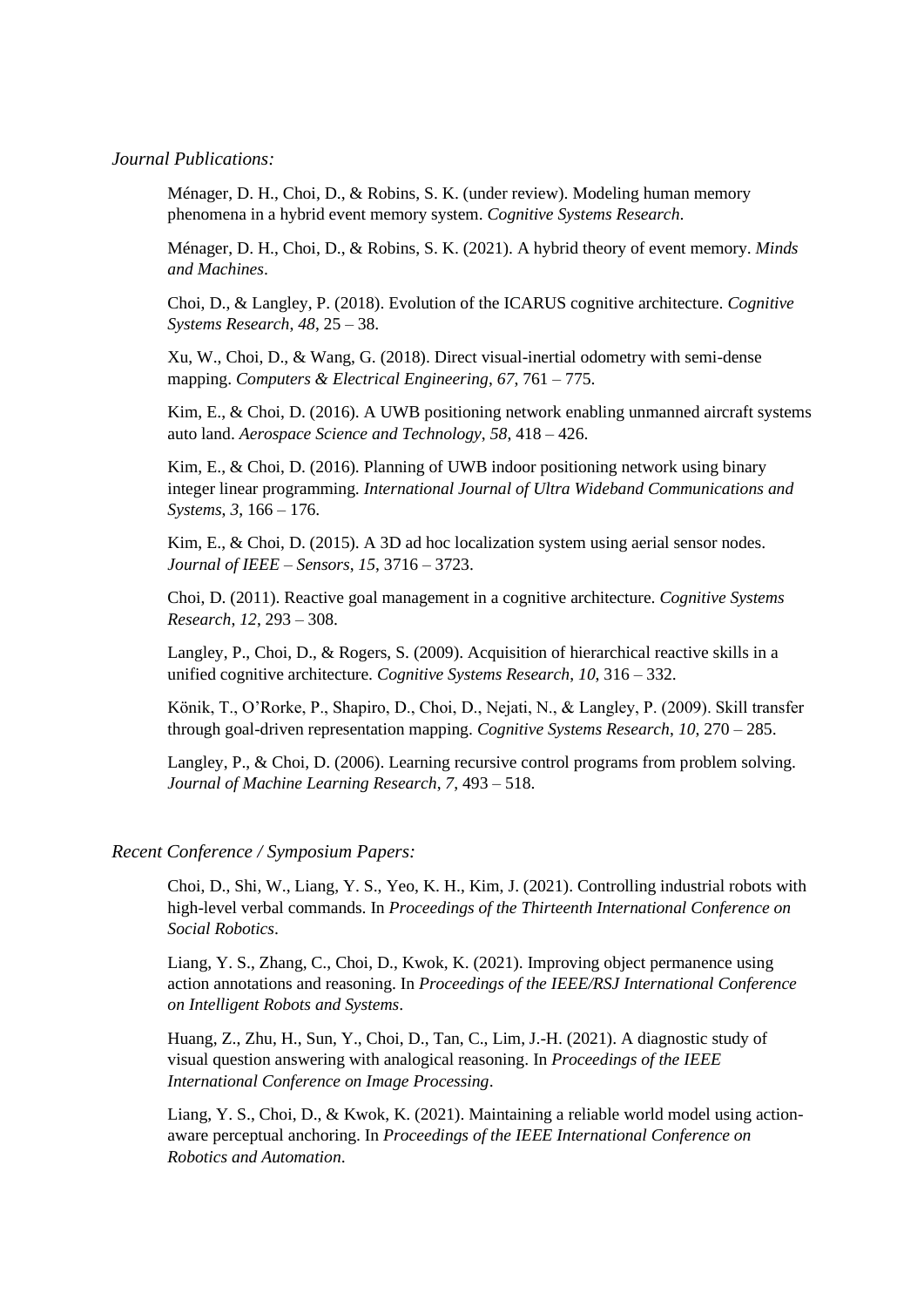Jaiswal, S., Choi, D., & Fernando, B. (2020). What do CNNs gain by imitating the visual development of primate infants? In *Proceedings of the 31st British Machine Vision Conference*.

Ménager, D. H., Choi, D., & Robins, S. K. (2019). A hybrid theory of event memory. In *Proceedings of the Seventh Annual Conference on Advances in Cognitive Systems*. Cambridge, MA.

Choi, D., Langley, P., & To, S. T. (2018). Creating and using tools in a hybrid cognitive architecture. In *Proceedings of the AAAI 2018 Spring Symposium on Integrating Representation, Reasoning, Learning, and Execution for Goal Directed Autonomy*. Stanford, CA: AAAI Press.

Ménager, D. H., Choi, D., Roberts, M., & Aha, D. W. (2018). Learning planning operators from episodic traces. In *Proceedings of the AAAI 2018 Spring Symposium on Integrating Representation, Reasoning, Learning, and Execution for Goal Directed Autonomy*. Stanford, CA: AAAI Press.

Langley, P., Meadows, B., Sridharan, M., & Choi, D. (2017). Explainable agency for intelligent autonomous systems. In *Proceedings of the Twenty-Ninth Annual Conference on Innovative Applications of Artificial Intelligence* (pp. 4762 – 4763). San Francisco: AAAI Press.

Ménager, D. H., Choi, D., Floyd, M. W., Task, C., & Aha, D. W. (2017). Dynamic goal recognition using windowed action sequences. In *Proceedings of the AAAI-2017 Workshop on Plan, Activity, and Intent Recognition*.

Choi, D. (2017). ICARUS' implications for the standard model of mind. In *Proceedings of the AAAI 2017 Fall Symposium on A Standard Model of the Mind*. Arlington, VA: AAAI Press.

Xu, W., & Choi, D. (2016). Direct visual-inertial odometry and mapping for unmanned vehicle. *Lecture Notes in Computer Science: Proceedings of 12th International Symposium on Visual Computing*, Springer-Verlag.

Roberts, M., Hiatt, L. M., Coman, A., Choi, D., Johnson, B., & Aha, D. W. (2016). ActorSim: A toolkit for studying cross-disciplinary challenges in autonomous systems. In *Proceedings of the AAAI 2016 Fall Symposium on Cross-Disciplinary Challenges in Autonomous Systems*, Arlington, VA.

Ménager, D. H., & Choi, D. (2016). A robust implementation of episodic memory in a cognitive architecture. In *Proceedings of the 38th Annual Meeting of the Cognitive Science Society*, Philadelphia, PA.

Langley, P., Barley, M., Meadows, B., Choi, D., & Katz, E. P. (2016). Goals, utilities, and mental simulation in continuous planning. In *Proceedings of the Fourth Annual Conference on Advances in Cognitive Systems*, Evanston, IL.

Kim, J., & Choi, D. (2016). Design and control of a novel tiltrotor platform. In *Proceedings of AIAA Infotech @ Aerospace, AIAA Science and Technology Forum and Exposition*, San Diego, CA.

To, S. T., Langley, P., & Choi, D. (2015). A unified framework for knowledge-lean and knowledge-rich planning. In *Proceedings of the Third Annual Conference on Advances in Cognitive Systems*, Atlanta, GA.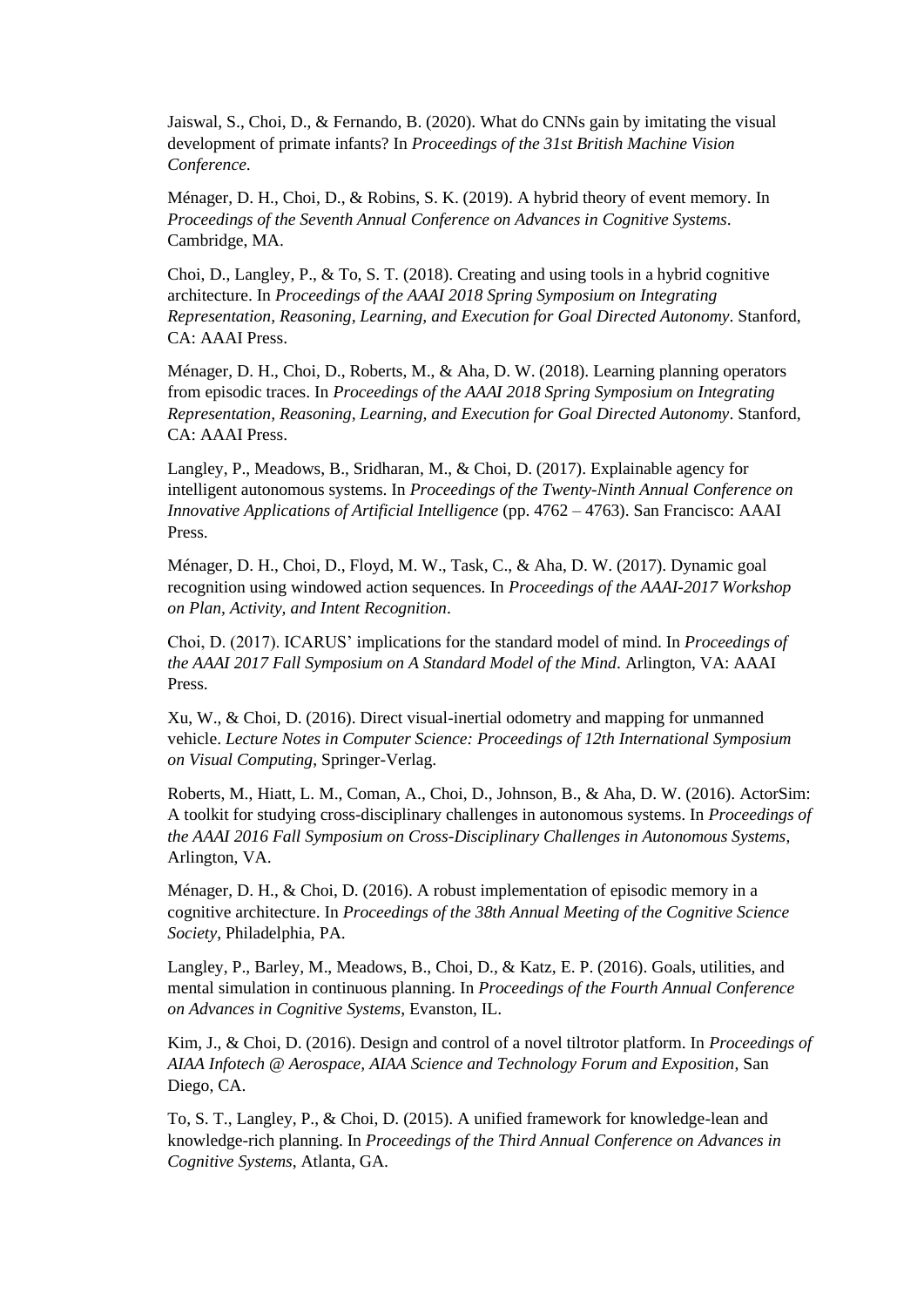Choi, D., Kim, K., Kim, D., & You, B.-J. (2011). Problem solving and learning for a humanoid robot. In *Proceedings of the IEEE International Conference on Robotics and Biomimetics*, Phuket, Thailand: IEEE Press.

Kim, K., Choi, D., Lee, J.-Y., Park, J.-M., & You, B.-J. (2011). Controlling a humanoid robot in home environment with a cognitive architecture. In *Proceedings of the IEEE International Conference on Robotics and Biomimetics*, Phuket, Thailand: IEEE Press.

Choi, D., & Ohlsson, S. (2011). Interoperating learning mechanisms in a cognitive architecture. In *Proceedings of the AAAI 2011 Fall Symposium on Advances in Cognitive Systems*, Arlington, VA: AAAI Press.

Choi, D., & Ohlsson, S. (2011). Effects of multiple learning mechanisms in a cognitive architecture. In *Proceedings of the 33rd Annual Meeting of the Cognitive Science Society* (pp. 3003 – 3008). Boston, MA: Cognitive Science Society, Inc.

Kim, K., Lee, J.-Y., Choi, D., Park, J.-M., & You, B.-J. (2010). Autonomous task execution of a humanoid robot using a cognitive model. In *Proceedings of the IEEE International Conference on Robotics and Biomimetics*, Tianjin, China: IEEE Press.

Choi, D., & Ohlsson, S. (2010). Learning from failures for cognitive flexibility. In *Proceedings of the 32nd Annual Meeting of the Cognitive Science Society*, Portland, OR: Cognitive Science Society, Inc.

Choi, D. (2010). Nomination and prioritization of goals in a cognitive architecture. In *Proceedings of the 10th International Conference on Cognitive Modeling*, Philadelphia, PA: Drexel University.

Choi, D. (2010). Reactive goal management in a cognitive architecture. In *Proceedings of the AAAI-2010 Workshop on Goal-Directed Autonomy*, Atlanta, GA: AAAI Press.

Choi, D., & Ohlsson, S. (2010). Cognitive flexibility through learning from constraint violations. In *Proceedings of the Nineteenth Annual Conference on Behavior Representation in Modeling Simulation*, Charleston, SC.

Choi, D., Kang, Y., Lim, H., & You, B.-J. (2009). Knowledge-based control of a humanoid robot. In *Proceedings of the IEEE/RSJ International Conference on Intelligent Robots and Systems*, St. Louis, MO: IEEE Press.

Choi, D. (2009). Concurrent execution in a cognitive architecture. In *Proceedings of the 31st Annual Meeting of the Cognitive Science Society*, Amsterdam, Netherlands: Cognitive Science Society, Inc.

Ali, K., Leung, K., Könik, T., Choi, D., & Shapiro, D. (2009). Knowledge-directed theory revision. In *Proceedings of the Seventeenth International Conference on Inductive Logic Programming*, Leuven, Belgium: Springer-Verlag.

\* For papers published before 2009, see my [Google Scholar page.](https://scholar.google.com/citations?user=bUQlm-cAAAAJ&hl=en)